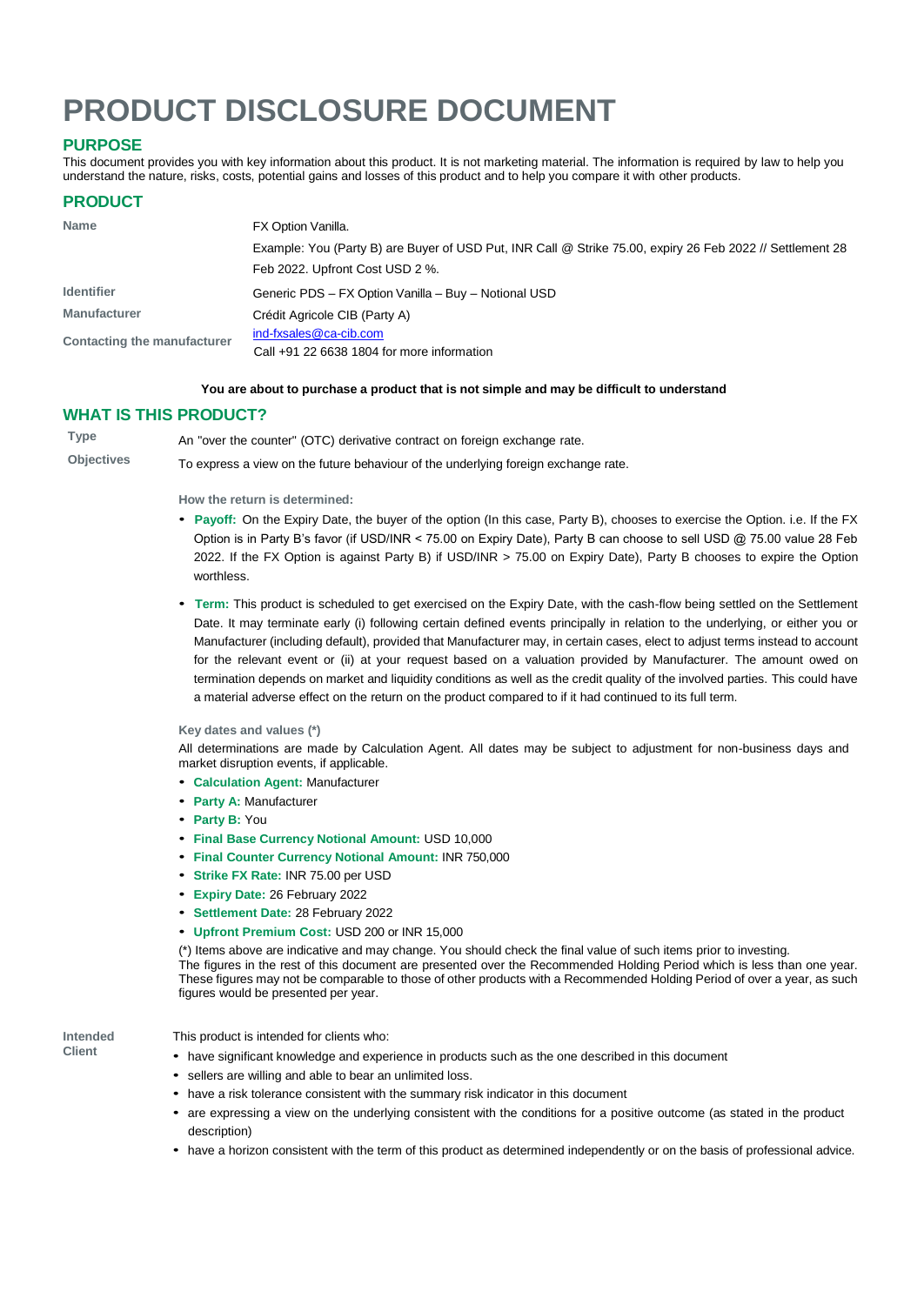# **WHAT ARE THE RISKS AND WHAT COULD I GET IN RETURN?**

| <b>Risks</b> |                                                                                                                                       | <b>Benefits</b>                                                                                                                 |
|--------------|---------------------------------------------------------------------------------------------------------------------------------------|---------------------------------------------------------------------------------------------------------------------------------|
|              | For Buyer of Option, if the Option expires worthless, the<br>premium paid upfront is cost that cannot be recovered from<br>the trade. | For Buyer of Option, protects the worst case scenario -<br>hence works like an insurance product with premium paid<br>up-front. |
|              | The product is complex as it involves Currency, Interest<br>and Volatility priced into the end product.                               | Party B (as buyer of Option) can participate in the unlimited<br>upside.                                                        |
|              | Hedge accounting benefits should be checked with your<br>auditor/accountant.                                                          |                                                                                                                                 |
|              | For Seller of Option, there is unlimited downside.                                                                                    | The Seller of Option receives the premium up-front.                                                                             |

#### . **Performance Scenarios**

**Market developments in the future cannot be accurately predicted. The scenarios shown are only an indication of some of the possible Outcomes based on recent returns, for the Buyer of Option. Actual returns could be lower.**

| Notional Outstanding | <b>Prevailing Spot</b> | Payoff/ MtM in INR       |
|----------------------|------------------------|--------------------------|
| 10,000.00            | 70.00                  | 50,000.00                |
| 10,000.00            | 71.00                  | 40,000.00                |
| 10,000.00            | 72.00                  | 30,000.00                |
| 10,000.00            | 73.00                  | 20,000.00                |
| 10,000.00            | 74.00                  | 10,000.00                |
| 10,000.00            | 75.00                  | $\overline{\phantom{a}}$ |
| 10,000.00            | 76.00                  | (15000)                  |
| 10,000.00            | 77.00                  | (15000)                  |
| 10,000.00            | 78.00                  | (15000)                  |
| 10,000.00            | 79.00                  | (15000)                  |
| 10,000.00            | 80.00                  | (15000)                  |
| 10,000.00            | 81.00                  | (15000)                  |

### **WHAT ARE THE COSTS?**

The type of costs shown here are the cumulative costs of the product itself, for the recommended holding period.

**Costs over time**

The person selling you or advising you about this product may charge you other costs. If so, this person will provide you with information about these costs, and show you the impact that all costs will have on your investment over time.

**Composition of costs**

| <b>Transaction Costs</b>   | Financial instruments may involve transaction costs, which are incurred as a result of accessing the wider<br>market to initiate, terminate, increase or decrease a position in the instrument. The transaction costs depend<br>on the below factors: |  |  |
|----------------------------|-------------------------------------------------------------------------------------------------------------------------------------------------------------------------------------------------------------------------------------------------------|--|--|
|                            | Market Risk<br>$\circ$                                                                                                                                                                                                                                |  |  |
|                            | <b>Credit Risk</b><br>$\circ$                                                                                                                                                                                                                         |  |  |
|                            | <b>Capital Required</b><br>$\circ$                                                                                                                                                                                                                    |  |  |
|                            | <b>Financial Instrument</b><br>$\Omega$                                                                                                                                                                                                               |  |  |
|                            | Liquidity/ Standardization of the Financial Instrument in the market<br>$\circ$                                                                                                                                                                       |  |  |
|                            | Transaction size and tenor<br>$\Omega$                                                                                                                                                                                                                |  |  |
|                            | Effort, Cost and Risk to the market maker.<br>$\circ$                                                                                                                                                                                                 |  |  |
| <b>One-Off Costs</b>       | These are one-off charges/ costs paid, typically, at the beginning or at the end of the financial instrument's life<br>cycle.                                                                                                                         |  |  |
| <b>Other Ongoing Costs</b> | The impact of the costs that we take for managing your financial instruments.                                                                                                                                                                         |  |  |

# **HOW LONG SHOULD I HOLD IT AND CAN I TAKE MY MONEY OUT EARLY?**

**Recommended holding period: Tenor of the product**

The product is designed to be held until the end of the recommended holding period. The recommended holding period is selected to correspond with scheduled termination date of the product. Please note that you may not be able to end the product prior to the scheduled termination date. If you are able to end the product at an earlier date, you may incur costs and may incur significant losses.

#### **HOW CAN I COMPLAIN?**

In the event you wish to complain at any time about this product or the service you have received, you may do so by contacting us at: Crédit Agricole CIB, 14<sup>th</sup> Floor, Hoechst House, Nariman Point, Mumbai 400021.

#### **OTHER RELEVANT INFORMATION**

The information contained in this Product Disclosure Document does not constitute a recommendation to engage in this product and is no substitute for individual consultation with an advisor.

You can obtain further information about this product from your financial advisor.